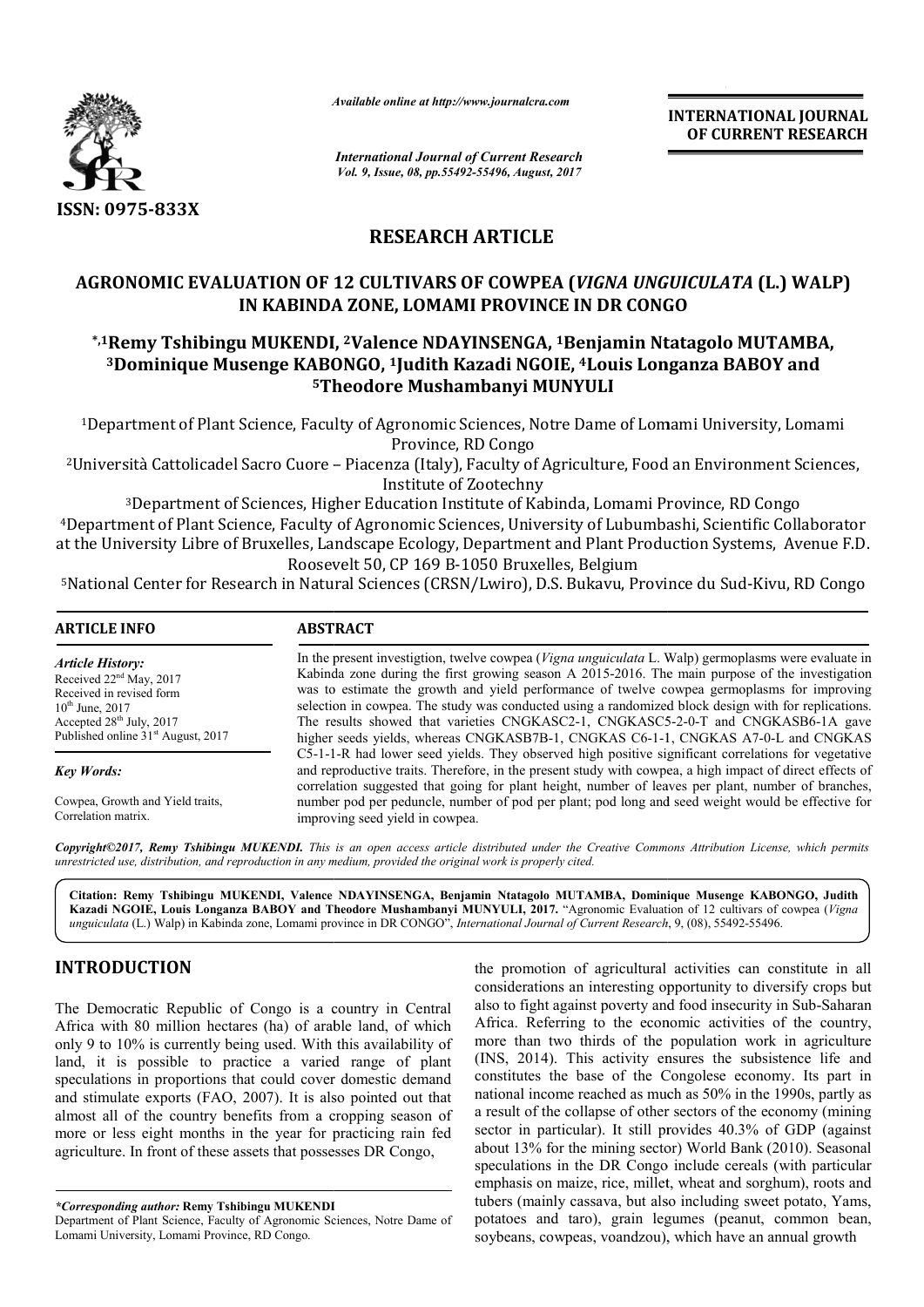#### **Table 1. Vegetative parameters**

| Varieties      | Height (cm) | $Dc$ (mm) | NbreFL | $LGFL$ (cm) | LgFL (cm)         | $LPDc$ (cm) | NbrRM |
|----------------|-------------|-----------|--------|-------------|-------------------|-------------|-------|
| CNGKASC5-2-0-T | 24.1a       | 3.5a      | 8.0a   | 10.1a       | 3.6ab             | 23.6a       | 2a    |
| CNGKASC6-1-1   | 20.4a       | 2.7a      | 5.2a   | 6.8a        | 4.9a              | 24.7a       | 1a    |
| <b>DIAMANT</b> | 20.9a       | 3.1a      | 5.5a   | 7.8a        | 4.0a              | 22.6a       | 1a    |
| CNGKASB4-2-0   | 21.0a       | 3.2a      | 8.5a   | 8.5a        | 3.9a              | 27.5a       | 2a    |
| CNGKASC5-1-1-R | 21.1a       | 2.6a      | 6.5a   | 6.1a        | 1.3c              | 18.3a       | 2a    |
| CNGKASB6-1A    | 23.4a       | 2.4a      | 5.5a   | 8.5a        | 3.2abc            | 24.2a       | 1a    |
| CNGKASD1-0     | 21.1a       | 2.4a      | 5.2a   | 9.0a        | 3.9a              | 22.5a       | 1a    |
| CNGKASA7-0-L   | 22.9a       | 2.5a      | 4.7a   | 7.7a        | 4.3a              | 21.2a       | 1a    |
| CNGKASC2-1     | 22.9a       | 3.1a      | 6.0a   | 8.6a        | 4.5a              | 21.7a       | 1a    |
| CNGKASC5-2     | 22.9a       | 3.1a      | 7.7a   | 8.6a        | 3.2abc            | 27.3a       | 1a    |
| CNGKASB7B-1    | 20.7a       | 2.5a      | 5.7a   | 6.4a        | 3.7ab             | 19.0a       | 1a    |
| CNGKASA8-2     | 23.4a       | 2.9a      | 7.7a   | 8.7a        | 1.5 <sub>bc</sub> | 20.3a       | 2a    |
| $CV\%$         | 16.3        | 26.3      | 28.4   | 46.3        | 24                | 24.2        | 32    |

Ht: height of plant; Dc: collar diameter; NbreFL: number of leaves, LGFL: length of leaves; LgFL: wide of leaves, LPDc: length of peduncle, NbrRM: number of ramification,

**Table 2. Production components of cowpea varieties understudy**

| Treatments             | Pod/pedoncule | Pod/plant | Length pod (cm) | grain/pod | Weight of 100 grains (g) |
|------------------------|---------------|-----------|-----------------|-----------|--------------------------|
| CNGKASC5-2-0-T         | 2a            | 5.7a      | 16.7a           | 11a       | 12.0a                    |
| CNGKASC6-1-1           | 2a            | 4.5a      | 15.1a           | 11a       | 8.2de                    |
| <b>DIAMANT</b>         | 2a            | 4.5a      | 17.0a           | 12a       | 9.0bcd                   |
| CNGKASB4-2-0           | 2a            | 4.0a      | 15.1a           | 13a       | 8.0e                     |
| $CNGKASC5-1-1-R$       | 2a            | 4.0a      | 16.5a           | 13a       | 7.5e                     |
| CNGKASB6-1A            | 2a            | 3.7a      | 17.7a           | 13a       | 10.5abc                  |
| CNGKASD <sub>1-0</sub> | 2a            | 3.7a      | 16.2a           | 13a       | 11.2ab                   |
| CNGKASA7-0-L           | 2a            | 3.5a      | 16.2a           | 14a       | 8.5de                    |
| CNGKASC2-1             | 2a            | 3.5a      | 17.7a           | 14a       | 9.0cde                   |
| CNGKASC5-2             | 1a            | 3.2a      | 17.5a           | 13a       | 11.7a                    |
| CNGKASB7B-1            | 2a            | 3.2a      | 15.8a           | 12a       | 9.7 <sub>bcd</sub>       |
| CNGKASA8-2             | 2a            | 3.0a      | 15.7a           | 14a       | 12.0a                    |
| CV(%)                  | 16.8          | 48        | 8.7             | 34        | 6.5                      |

#### **Table 3. Correlation coefficients among yield components and yield of some cowpea genotypes**

|             | HP                     | <b>NFL</b>  | <b>NRM</b>    | <b>PPCL</b> | <b>PPL</b> | LPD        | <b>WG100</b> | <b>YDG</b> |
|-------------|------------------------|-------------|---------------|-------------|------------|------------|--------------|------------|
| HP          | 1.0                    |             |               |             |            |            |              |            |
| <b>NFL</b>  | $0.9221$ **            | 1.0         |               |             |            |            |              |            |
| <b>NRM</b>  | $0.6897**$             | $0.6202**$  | $1.0\,$       |             |            |            |              |            |
| <b>PPCL</b> | $0.9562$ **            | $0.9277**$  | $0.5872**$    | 1.0         |            |            |              |            |
| <b>PPL</b>  | $0.8960**$             | $0.8047**$  | $0.8104**$    | $0.8488**$  | 1.0        |            |              |            |
| <b>LPD</b>  | $0.9819**$             | $0.9316**$  | $0.6445$ **   | $0.9761$ ** | $0.8784**$ | 1.0        |              |            |
| WG100       | $0.9744$ <sup>**</sup> | $0.9368**$  | $0.6279**$    | $0.9658$ ** | $0.8584**$ | $0.9849**$ | 1.0          |            |
| YDG         | $0.9550**$             | $0.9263$ ** | $0.6366^{**}$ | $0.9485$ ** | $0.8482**$ | 0.9678**   | $0.9688**$   | 1.0        |

\*significant at 1%

HP: Plant height; NFL: Number of leaves; NRM: Number of branches; PPCL: Number pod per pedoncule; PPL: Number of pod per Plant; LPD: Pod long; WG100: 100 Seed weight YDG: Seed yield



**Figure 1. Yield in dry grains of cowpea**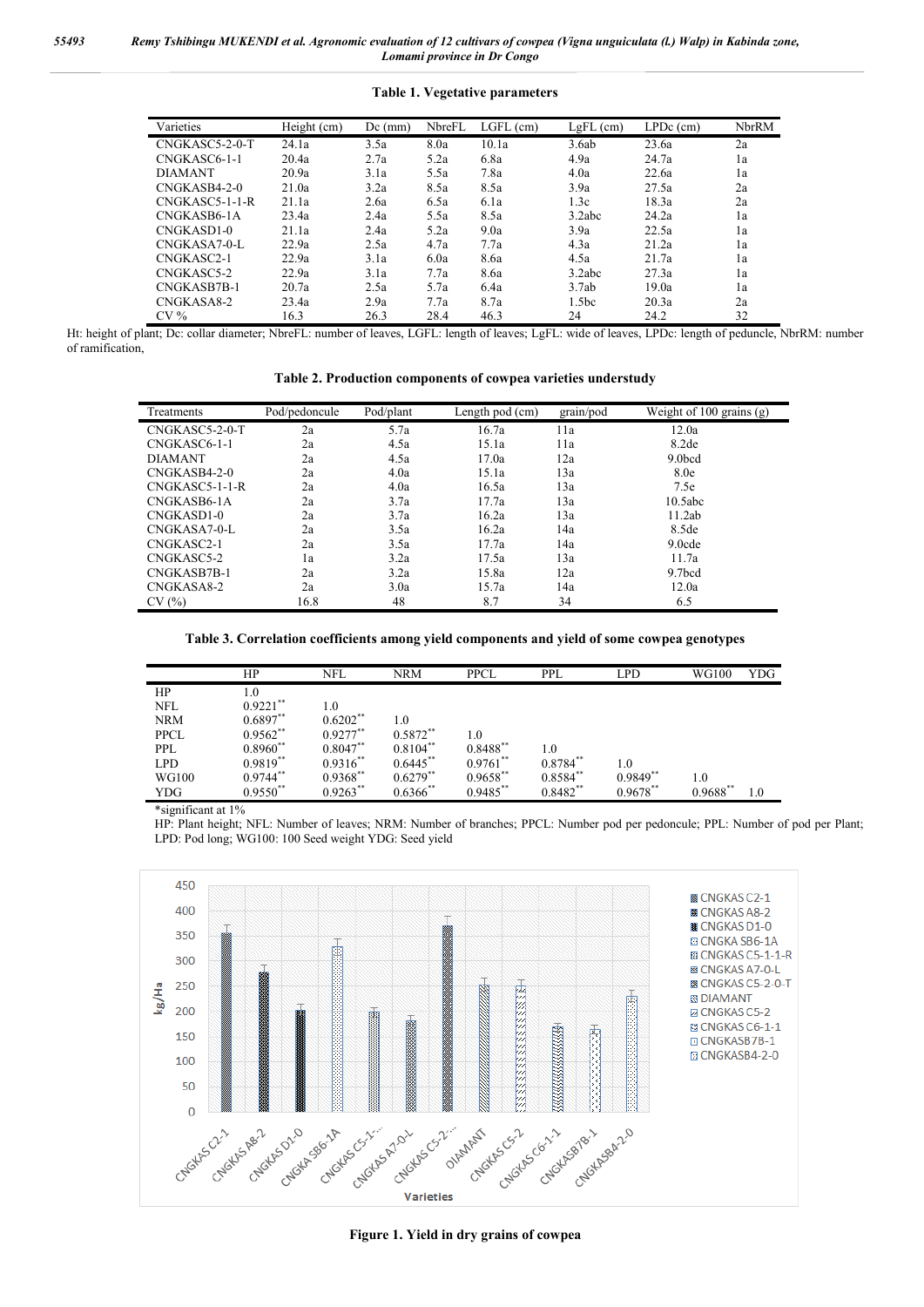rate lower than that of demography, except cassava and vegetables, and are unable to cover the needs of population. It is in this context that this study focuses on a grain legume, mainly cowpea, which is now regaining interest in sub-Saharan Africa in general and particulary in DR Congo because of its nutritive richness in alimentation and the economic opportunities it offers. Native from Africa, Cowpea, *Vignaunguiculata* (L.) Walp, is an annual herbaceous legume from the genus *Vigna* belonging to the Leguminosae family. It is currently one of the most important grain legumes growing in tropical and subtropical regions and is used in human nutrition as well as forage for animal alimentation. It is the second legume produced in DR Congo after the common bean, with a production level seven times more greater than the voandzou. Total current production at the national level is estimated at 70.042 tons. This production shows a marked increase comparing it to the years from 1995 to 2013 (41.549 – 68.094 tons) INS (2014). The average yields in the Congolese peasantry are between 250 and 350 kg/ha (Mukendi *et al*., 2014; Munyuli, 2007; Nwofia *et al.*, 2014).

This production is very low at local and even African level. It is practiced in small - scale family farms with less than two hectares annually, that practice is poorly performing, rudimentary in its equipment's and materials, and with limited access to modern agricultural inputs (safe seeds, fertilizers and pesticides), to technologies and financial possibilities on the one hand and on the other hand because of its susceptibility to the numerous attacks of insect pests and disease vectors, to the use of traditional varieties with low productivity which are also susceptible to diseases and insects but also coupled with abiotic constraints which are the main problems of cowpea producers. Cowpea is very widespread in the DRC, particularly in Katanga, in the three Kasai, Bandundu, Lomami and northern Ecuador. Yields vary from one region to another, but the national average remains low due to biotic and abiotic constraints affecting yields in grains. However, cowpea is rich in protein, iron, starch, calcium, phosphorus and vitamin B. It is an excellent food even consumed in small quantities. Young green leaves and immature pods are eaten as a vegetable (Egbe *et al*., 2010; Ali *et al*., 2004; Ayoade, 2010).

Apart from the nutritional value of this crop, it is of great importance in agriculture, where it has the capacity to fix atmospheric nitrogen (Ayoola and Makinde, 2008) in the soil by these nodules whose accumulation is estimated to be 9 to 240 kgN / ha / year and the leaves fix 60 to 70 kg / ha of this nitrogen. (Aikins and Afuakwa, 2008; Yukubu *et al.,* 2010). It plays an important role in crop rotations (Baudoin, 2001).

These hawks are incorporated into the soil during seed-bed preparation but are also used in livestock feeding (Shiringani, 2007) in countries that have developed intensive livestock production. It is a relatively drought resistant crop. Any cowpea production in this area will have to overcome the various biotic and abiotic constraints and respond to local peasant demand in order to improve the nutritional status of consumers, contributing to food security, raising the income of producers and improve the stock of nitrogen nutrient in the soil. It is in this perspective that this study proposes to evaluate some germoplasm of cowpea in the agro-ecological and environmental conditions of Lomami with a vision to select the most productive varieties and to make them available to producers.

#### **MATERIALS AND METHODS**

The study was carried out at the experimental garden of the Notre Dame de Lomami University, located in Kimulo, Kabinda area, Lomami province in the Democratic Republic of Congo. The geographical coordinates of the experimental site are 24° 33' E, 6° 06' S and 792 m of altitude. The characteristic climate of the experimental site is of type Aw3 according to the classification of Koppen. It is a humid tropical climate characterized by the alternance of 2 seasons: a rainy one that lasts 9 months (from August to April), and a dry season of 3 months (from May to July). The average annual rainfall is 1600 mm, and the average annual temperature is around 25 °C. Almost all the soil on the site has an acid character, generally belonging to the group of Ferralsols according to the classification of the INEAC of 1961 (Ministere of plan, 2005). The soil is light, easily drained and leached, with a very low water retention capacity (poor soils with low agricultural value). The vegetal materiel used consisted in varieties of cowpea obtained from INERA Gandajika, DR Congo such as: CNGKASC2-1, CNGKASC5-2-0-T, CNGKASB6-1A, CNGKASC6-1-1, CNGKASB7B-1, CNGKASA7-0-L, CNGKASC5-2, CNGKASD1-0, CNGKASA8-2, CNGKASC5- 1-1-R, CNGKASB4-2-0 and Diamant.

Cowpea varieties were evaluated during the first growing season A 2015-2016, which begins in August until mid-January. The seedbed was prepared manually with the hoe whose depth of plow is estimated at 15 cm. The trial was based on the experimental setup consisting of completely randomized blocks with twelve treatments and four repetitions for each treatment. All the trial counted 48 elementary plots of 7.2 m² each one. The differences between the plots were 1.0 m. Each plot was 3 m long and 2.4 m wide and had 5 rows. Seeding was done at intervals of 0.20 m within the rows and 0.6 m between the rows. These seeds had been preserved with a chemical preservative Momtaz at the research center. Three seeds per hole were seeded at sowing moment, and two weeks later, only two plants have been maintained per hole as it was proceeded to the leaving out of one plant per hole. Agronomic practices include control of the weeds by weeding with the hoe when necessary. The parameters observed during the experiment were the growth and production variables. Growth variables were observed during a period of 45 days at the 14 days interval from sowing, while production observations were evaluated at harvest. The parameters measured were: collar diameter of plants, height of the main stem, number of leaves per plant, number of branches, length and wide of leaflet, length of stalk, number of pods per plant , pod length, seed number per pod, number of pods per peduncle, weight of one hundred seeds and yield extrapolated per hectare. The data collected on the central row of the experimental plot during the vegetative phase after the emergence plants and production phase were calculated using the descriptive statistical method in the Excel spreadsheet. Then all the averages of the parameters measured were analyzed using ANOVA with STATISTIX 8.0 software. The averages were compared a posteriori using the Tukey HSD test at the 5% probability threshold.

### **RESULTS AND DISCUSSION**

Vegetative evolution of cowpea varieties at pre-flowering phase are illustrated in the table below: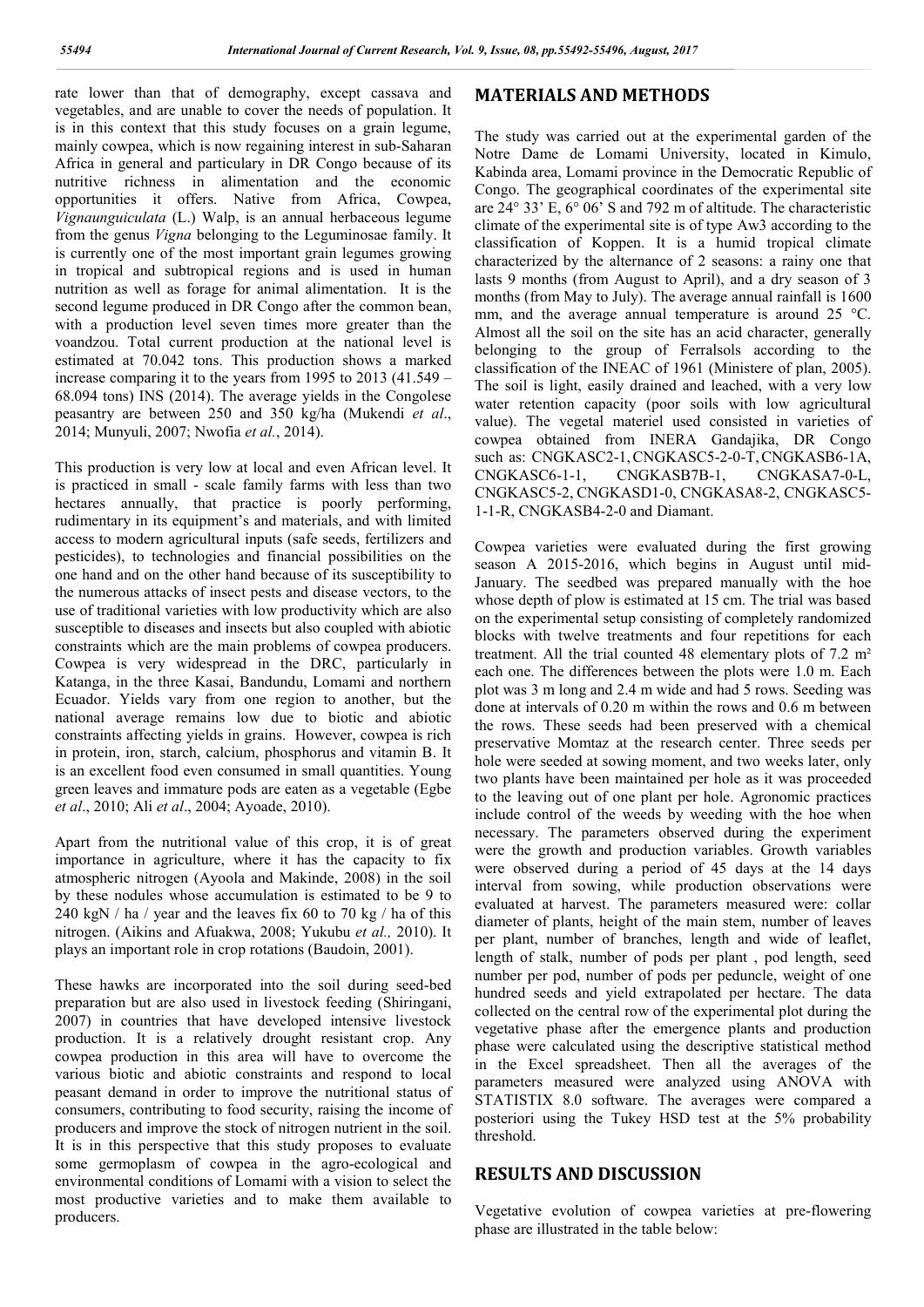The results of agronomic performance in growth phase of cowpea are presented in the Table 1. Analysis of variance showed that there were no significant differences at the 5% threshold for cowpea plant height at pre-flowering  $(p > 0.05)$  in all 12 varieties tested. The height varies between 20.4 cm and 24.1 cm. The same trend was observed with collar diameter variables, leaf number, peduncle length and the number of ramifications following the Tukey HSD means separation test. All averages of these variables showed non-significant differences ( $p$  > 0.05) between the genotypes tested. However, the wide of leaf parameter in this study showed that the means are significant ( $p \le 0.05$ ). The CNGKAS C6-1-1 variety showed a longer width whereas the CNGKASR1-1-R variety appears to be the one with the smallest width of the group. Results for the yield performance are shown in the table below.

The essential components of yield, such as number of pods per stalk, number of pods per plant, pod length, number of seeds per pod and weight of one hundred seeds are shown in Table 2. The analysis of the variance for the number of pods per peduncle showed that there was no difference between the 12 varieties of cowpea tested ( $p$  > 0.05). Similarly, the number of pods per plant, pod length, and seed count per pod showed average values that did not have differences between varieties in the study as shown in Table 2 ( $p$   $>$  0.05). However, the weight of one hundred seeds undistinguishably of the varieties exhibit the means value significantly different between them according to the 5% Tukey HSD test. The variety that had a greater weight value of one hundred seeds had got 12 grams as well as for CNGKASC5-2-0-T and CNGKASA8-2 and the variety that had the low weight of one hundred seeds weighed 7.5 grams (CNGKASR1 -1-R) as demonstrated in Table 2. For the yield in dry grains of these twelve materials, the result is shown in the graphic below. It emerges from the results of the yield of 12 varieties of cowpea shown in Fig. 1 that the weight of dry grains showed significant differences ( $p \le 0.05$ ) between them. The average yield of twelve varieties of cowpea varies between 370 kg/ha and 160 kg/ha. The highest mean was obtained with the CNGKA C5-2-0-T variety (371.05 kg/ha) and the lowest average yield of the group was observed with the variety CNGKASB7B-1 (163, 8kg/ha).

The correlation matrix (Table 3) between vegetative and reproductive traits showed that all are significantly and positively correlated. For example, we noted that the height of the plants has a positive and significant correlation  $(r = 0.95)$ with the yield. That is to say, a high-range variety is useful for solar reception and induces a good yield in it. This is quite justified by the best yields obtained by the varieties CNGKASC5-2-0-T, CNGKASB6-1A, CNGKASC2-1. The same goes for the rest of this variables. The strongest correlations are remarkable with the yield linked to the six variables in this study, apart from the number of branches per plant with a coefficient equal to 0,6366.

## **DISCUSSION**

The evaluation of the agronomic performance of 12 improved varieties of cowpea in terms of plant height, collar diameter, and number of leaves, leaf length and width, number of ramifications as described in Table-1 shown no varietal differences during the vegetative phase in this study. This observation is a direct consequence of field condition, with soils and climatic factors affect the growth and development of these new varieties in order to interpret the observed yields

under this environment. Agyeman *et al.* (2014) suggested that the cowpea varieties respond differently to the prevailing soil in climatic conditions. Addo-Quaye *et al*. (2011) have also underlined it in their study on cowpea grain yield component. But with regard to yield and its components shown in Table-2 and Figure-1 respectively, there is once again no differences between the varieties understudy in the Kabinda area. The variables observed in the varietal performance assessment contributing directly and indirectly to the grain yield of this crop, Kwaga (2014), confirms that the contribution to the ultimate yield of any crop even on the production of biomass, grain and root is directly related to the different parts of the plant. The plant height; number of leaves; number pod per peduncle; number of pod per plant; pod long and seed weight contribute significantly to the yield of cowpea. This is entirely justified by the positive and significant correlation between the variables and the results obtained. Mukendi *et al*. (2017) was observed this in our study. These variables are an emanation of varietal genetics as observed for each variety. The study by Kwaga (2014), confirms that 31.85% of cowpea yield is directly related to the number of pods per plant. In this study, it appeared that this parameter gave non-significant results between all the varieties because the number of pod per plant was low. The low average yield of cowpea and its components has been attributed to heavy pest and disease infestation apart from other production constraints. These present results are consistent with previous study on cowpea by Yadav, (2013); Singh, (2013), who reported that 30 and 60 % yield loss or depression due to pests and diseases and in extreme cases, there could be total loss. It might be thought in view of the results of this study that the weight of one hundred grains had influenced the grain yield of 12 varieties under study. The varieties with a higher weight on the weight of one hundred grains give higher yield of the group and can be chosen as good material for a preliminary varietal selection in the Kabinda area.

### **Conclusion**

The study of yield and its components has allowed to bring out the production performance of the twelve varieties of cowpea in the Kabinda area. It also identified the variables that contribute more to realize yield in cowpea varieties. Knowing that the level of production capacity in terms of plant height, number of leaves, length of pod, number of pods per plant, number of peduncles per plant, number of grains per pod, and weight of 100 grains are the determinants parameters for the cowpea yields prediction, the observations in this study highlight the weight of 100 seeds that contributed significantly to the yield of cowpea. However, this prediction can only be correct if the damage caused by the parasites and pests of this crop is reduced. At the end of this study, the cowpea varieties identified as the most productive areCNGKASC2-1, CNGKASC5-2-0-T and CNGKASB6-1A. In effect, these varieties have performed well on some essential variables.

#### **Acknowledgement**

The authors thank the student in training for their help in data collection. But alsoMr Olivier Mulambaresponsible for INERA Gandajika for having made available to us the gemoplasms for this study.

**Competing Interest**: There are no competing interests to report in the present research

**Financing**: No funding was received for this survey